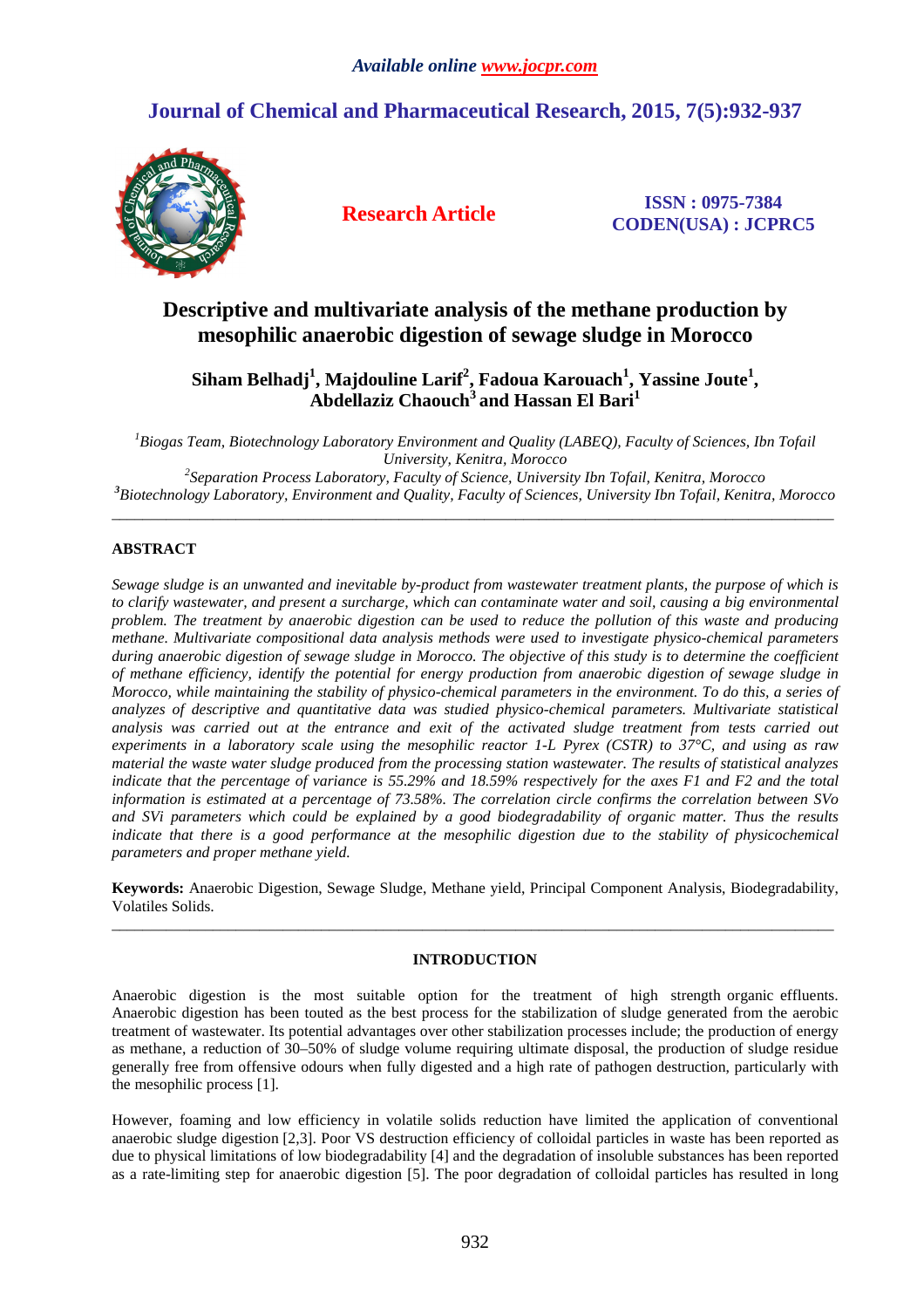retention times (20–30 days) in anaerobic processes [6] and above 35 days in some full-scale operations primarily designed for wastes stabilization.

*\_\_\_\_\_\_\_\_\_\_\_\_\_\_\_\_\_\_\_\_\_\_\_\_\_\_\_\_\_\_\_\_\_\_\_\_\_\_\_\_\_\_\_\_\_\_\_\_\_\_\_\_\_\_\_\_\_\_\_\_\_\_\_\_\_\_\_\_\_\_\_\_\_\_\_\_\_\_*

There is a growing interest in alternate energy sources as a result of increased demand for energy coupled with a rise in the cost of available fuels. Rapid industrialization has resulted in the generation of a large quantity of effluents with high organic contents, which if treated suitably, can result in a perpetual source of energy[7,8]. In spite of the fact that there is a negative environmental impact associated with industrialization, the effect can be minimized and energy can be tapped by means of anaerobic digestion of the wastewater [9,10].

However the multivariate methods such as Principal Component Analysis (PCA) can provide further interpretation in environmental studies. Indeed, by plotting the principal component, the interrelationships between different variables may be visualized, and sample patterns, grouping similarities or differences could easily be interpreted[11]. Several environmental studies used the PCA for results interpretation. Larif et al. [12] established the relationship between different atmospheric pollution variables by using the PCA approach. In addition, Kunwar a et al. [13] used the PCA method for studying the environmental factors and management practices, controlling oxygen dynamics in agricultural irrigation ponds in a semiarid Mediterranean region.

The objective of this study is to investigate the usefulness of multivariate statistical techniques for the evaluation and the correlation between parameters, in order to obtain better information on the feasibility of anaerobic digestion of sewage sludge production methane.

# **EXPERIMENTAL SECTION**

# *Experimental design*

The reactor used in the laboratory for anaerobic digestion of sludge, consisted of 1-L Pyrex reactor; it is a CSTR" Continuous Stirred-tank reactor", equipped with magnetic stirring [14] and [15].

### *Inoculum*

The reactor was inoculated with methanogenically-active granular biomass obtained from a mesophilic anaerobic reactor of wastewater plant in Marrakech. The inoculum was selected on the basis of their high methanogenic activity [15]. This biomass contains a methanogenic flora capable of degrading the effluent; these microorganisms can accelerate the starting of the anaerobic digestion.

# *Substrate*

The material used as a substrate in this experiment to study the mesophilic anaerobic digestion, is the sewage sludge produced from the sewage treatment plant (Marrakech-Morocco).

#### *Experimental Procedure*

The mesophilic anaerobic reactor was initially loaded with 8g VS of granular sludge as inoculums .The nutrient and trace element solutions were added when the sludge was loaded [15,16]. Both solutions are very important for activating bacterial growth and metabolism at the beginning of the process and to compensate for the shortage of nutrients in the substrate [14,17].

# *Principal Component Analysis*

All quantitative analyzes of sewage sludge were evaluated by multivariate statistical analysis to confirm the feasibility of anaerobic digestion of sewage sludge in methane production, and identify the potential corresponding to the energy Morocco. A short introduction to these principles is given below.

Principal Component Analysis (PCA) is a method used for studying the variability of a data set with many variables and for identifying covering variables. The PCA looks for a few linear combinations of the variables which can be used to summarize the data, losing as little informations as Larif et all. [14,17].

Principal component analysis (PCA) is a useful statistical tool to summarize all the information encoded by the physico-chemical parameters indicating the quality of sludge [12]. The experimental matrix is composed of (5x10) by a principal component analysis (PCA).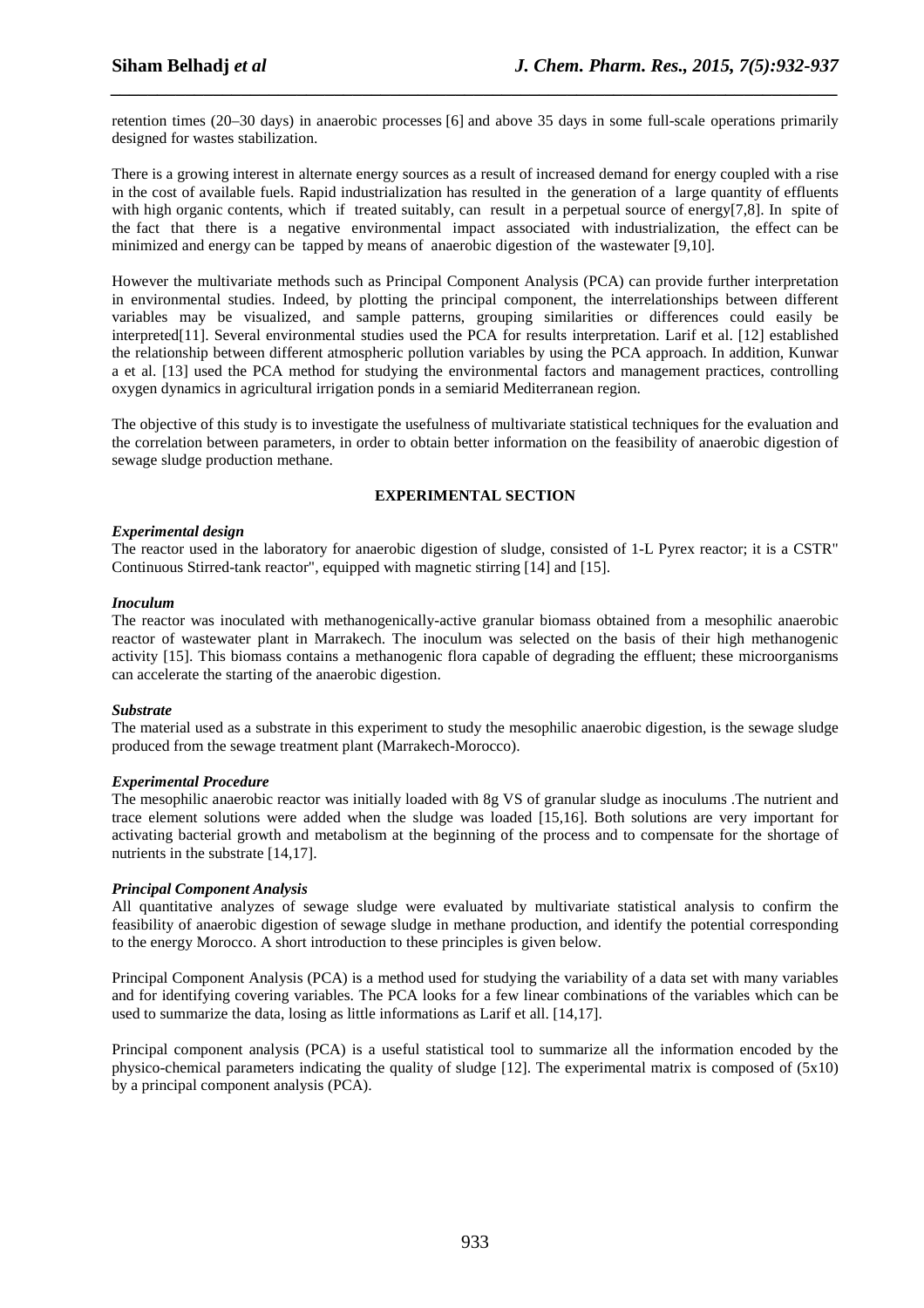### **RESULTS**

*\_\_\_\_\_\_\_\_\_\_\_\_\_\_\_\_\_\_\_\_\_\_\_\_\_\_\_\_\_\_\_\_\_\_\_\_\_\_\_\_\_\_\_\_\_\_\_\_\_\_\_\_\_\_\_\_\_\_\_\_\_\_\_\_\_\_\_\_\_\_\_\_\_\_\_\_\_\_*

#### *Production of methane (CH4) cumulate (mL) according to the load concentration*

Methane production is between 159 mL from 1g and 670 mL from 3g (figure 1).One can deduce that theoretically the range of methane production from anaerobic digestion of sewage sludge is between 0.2 and 1.2 L/g dry organic matter (which represent the volatiles dry) [18]. Other research has shown that anaerobic digestion of sewage sludge can produce a methanogenic potential of 155 NLCH<sub>4</sub>/kgVS added, with a reduction rate of VS of 59% [19].

While the results obtained in this experiment are similar and have not exceeded the range reported in the literature.



**Figure 1: The methane production during the anaerobic digestion of sewage sludge for different loads (from 1.00g to 3.00g SV)** 

Figure 2 is noted that after that progressively increases the concentration of organic matter in sludge (SV) in methane production increases. This could be explained by the strong correlation between CH<sub>4</sub> and SV with R = 0.987.

This shows that the anaerobic digestion of this type of waste is a reliable solution for the production of methane. The methane yield coincides well with the slope coefficient of the regression line and was found to be  $0.245$  LSTP/g SV (equivalent to 0.1975LSTP /g ST).



**Figure 2: Regression between changes in CH4 concentration and load** 

#### *3.2 Descriptive Statistics*

The table 1 represents the various values descriptive of the physicochemical parameters of the activated sludge.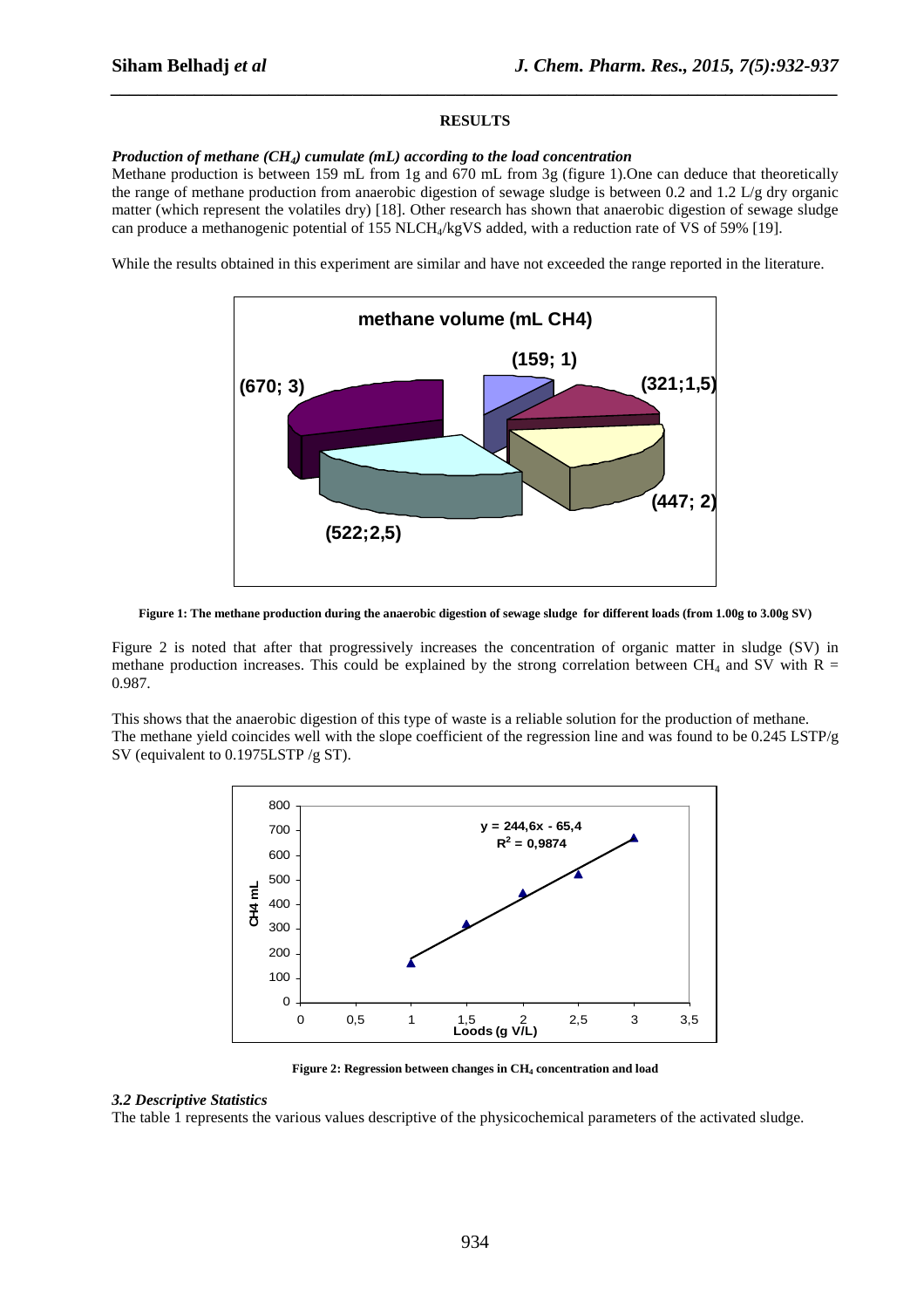| <b>Variable</b> | <b>Minimum</b> | <b>Maximum</b> | Moyenne  | <b>Ecart-type</b> |  |
|-----------------|----------------|----------------|----------|-------------------|--|
| pHi             | 7.550          | 7.950          | 7.748    | 0.158             |  |
| (Alcalinity)i   | 2050,000       | 2600,000       | 2365,000 | 198,116           |  |
| TSi             | 15.950         | 16.980         | 16.348   | 0.457             |  |
| MSi             | 3.780          | 7.440          | 5.734    | 1,507             |  |
| VSi             | 9.540          | 12.190         | 10.614   | 1,094             |  |
| pHo             | 7.560          | 7.980          | 7.756    | 0.167             |  |
| (Alcalinity)o   | 2125,000       | 2325,000       | 2190,000 | 85,878            |  |
| TSo             | 15,810         | 16,830         | 16,312   | 0,383             |  |
| MSo             | 5.690          | 7.300          | 6,314    | 0.599             |  |
| VSo             | 9.200          | 10.640         | 9.998    | 0.643             |  |

**Table 1: Is the descriptive analysis of physico-chemical parameters** 

*\_\_\_\_\_\_\_\_\_\_\_\_\_\_\_\_\_\_\_\_\_\_\_\_\_\_\_\_\_\_\_\_\_\_\_\_\_\_\_\_\_\_\_\_\_\_\_\_\_\_\_\_\_\_\_\_\_\_\_\_\_\_\_\_\_\_\_\_\_\_\_\_\_\_\_\_\_\_*

*NB: i:Input load ; o:Output load ;Alkalinity (mg/L),Total Solids TS (g/L), Mineral Solids MS (g/L), Volatile Solids VS (g/L)* 

#### *Principal component analysis*

The first two principal axes are sufficient to describe the information provided by the data matrix. Indeed, the percentages of variance are 55.29% and 18.59% for the axes F1 and F2 respectively. The total information is estimated to a percentage of 73.58%. The principal component analysis (PCA) [20] was conducted to identify the link between the different variables. Bold values are different from 0 at a significance level of  $p = 0.05$ .

#### *Correlation matrix*

Correlations between the ten descriptors are shown in table 2 as a correlation matrix, in figure 3 these descriptors are represented in a correlation circle. The Pearson correlation coefficients are summarized in the following table 2. The obtained matrix provides information on the negative or positive correlation between variables [21].

**Table 2: Correlation matrix between different obtained descriptors** 

| <b>Variables</b> | pHi      | (Alcalinity)i | TSi      | <b>MSi</b> | VSi      | pHo      | (Alcalinity)o | TSo   | MSo      | VSo |
|------------------|----------|---------------|----------|------------|----------|----------|---------------|-------|----------|-----|
| pHi              |          |               |          |            |          |          |               |       |          |     |
| (Alcalinity)i    | 0,821    |               |          |            |          |          |               |       |          |     |
| TSi              | 0.500    | 0.103         |          |            |          |          |               |       |          |     |
| MSi              | 0.700    | 0.359         | 0.900    | 1          |          |          |               |       |          |     |
| VSi              | $-0.700$ | $-0,359$      | $-0.900$ | $-1.000$   | 1        |          |               |       |          |     |
| pHo              | $-0.300$ | $-0.667$      | $-0.100$ | $-0.300$   | 0.300    |          |               |       |          |     |
| (Alcalinity)o    | 0,667    | 0.395         | 0.564    | 0.410      | $-0.410$ | 0.154    | 1             |       |          |     |
| TSo              | 0.300    | 0,154         | $-0.400$ | $-0.200$   | 0.200    | 0,500    | 0,103         |       |          |     |
| MSo              | 0.600    | 0,205         | 0.700    | 0.900      | $-0.900$ | $-0.100$ | 0.154         | 0.100 |          |     |
| VS0              | $-0.500$ | $-0.103$      | $-1.000$ | $-0.900$   | 0.900    | 0.100    | $-0.564$      | 0.400 | $-0.700$ | 1   |

*Bold values are different from 0 at a level significant for p < 0.05* 

*-VSi is heavily negatively correlated with MSi r = -1* 

*VS = TSi-MSi*



**Figure 3: Correlation circle between the different variables** 

*<sup>-</sup>VSo is heavily negatively correlated with TSi r = -1, this could be explained by*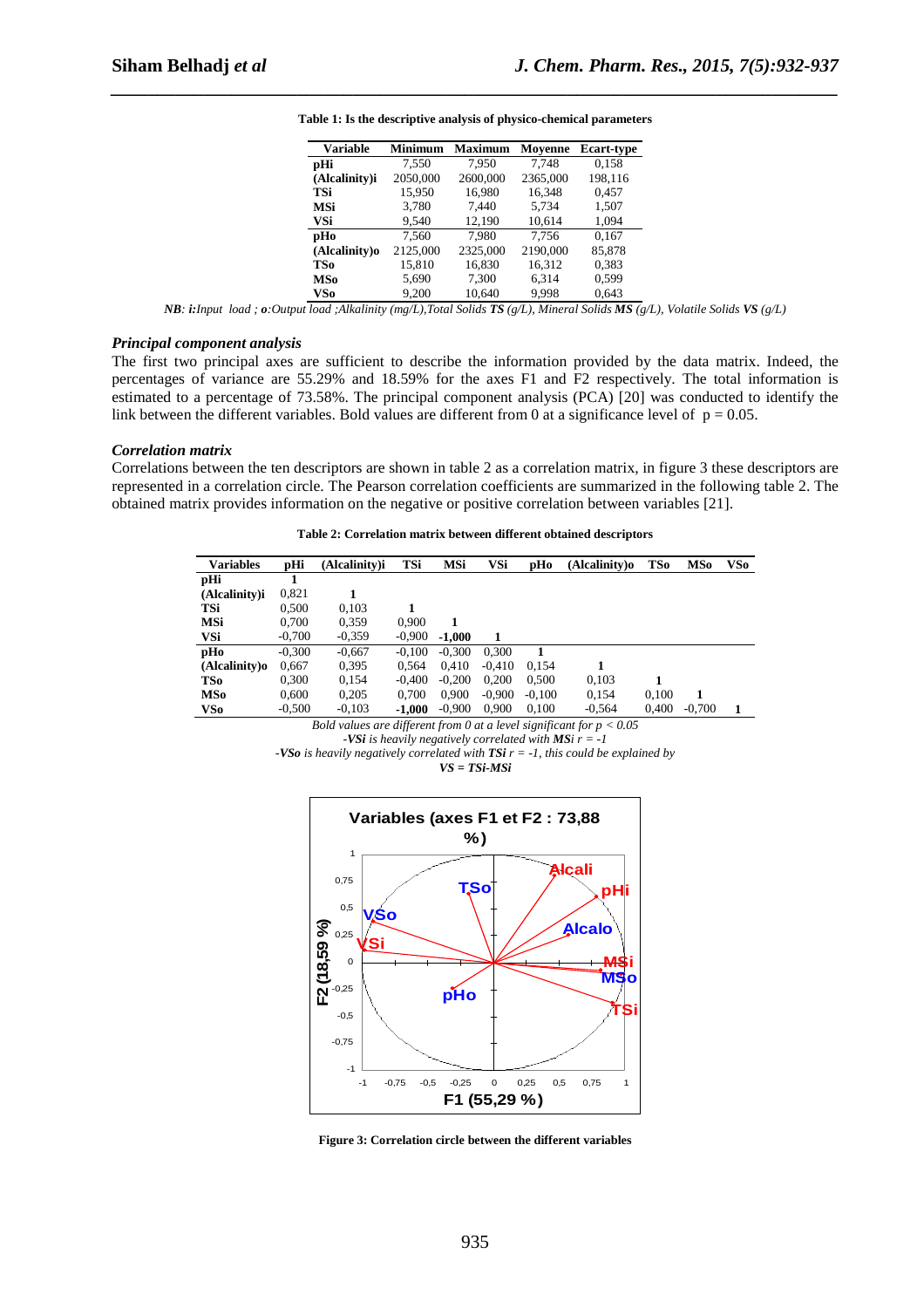# *Correlation circle*

Principal component analysis (PCA) was also performed to detect the connection between the different variables. The principal component analysis revealed from the correlation circle (Figure 3) shows that the F1 axis (55.29%) represents the (Total Solids) **TS** of the variance while the axis F2 (18.59 %) of the variance is located by the other. On the other hand, the correlation circle (Figure 1) indicates the correlation between parameters physico-chimiques:

*\_\_\_\_\_\_\_\_\_\_\_\_\_\_\_\_\_\_\_\_\_\_\_\_\_\_\_\_\_\_\_\_\_\_\_\_\_\_\_\_\_\_\_\_\_\_\_\_\_\_\_\_\_\_\_\_\_\_\_\_\_\_\_\_\_\_\_\_\_\_\_\_\_\_\_\_\_\_*

### **DISCUSSION**

The Cartesian diagram (Figure 4) Analysis of projections according to the plane F1–F2 (77.88%) of the total variance of the parameters physico-chimiques (Figure 4).

There is a strong correlation between **VSi** and **VSo** Plan **A** of the (Figure 4) which could be explained by a good degradation of sludge has reached 0.772 g VS removed/ g VS added (77% of the added substrate is removed) [22].

Process stability is assessed on the basis of the change in pH and alkalinity, as the mesophilic anaerobic digestion process. The variation of alkalinity is a variable linked with the regulatory capacity or pH buffering effect, which might be explained by the instability at the start of the anaerobic digestion.

Figure 4 show that VSo is strongly correlated with VSi which confirms that there is a good biodegradability of organic matter and that there was a decrease between SV to the output (Table 1). However confirmation of the good yield methane (670: 3) is located in the same plane A (VSo, VSi) [23].

However it was a good performance from the mesophilic digestion could be explained by a specific growth rate and wealth in anaerobic microorganisms [24,25].



**Figure 4: Factorial distribution of variable space on the plan 1×2.** 

#### **CONCLUSION**

The results obtained through this research study shows that this waste can be readily biodegraded by anaerobic digestion, since over 77% of the initial VS is removed.

Anaerobic digestion could be a good option for revalorizing this available sewage waste, this is proved by the increase in the volume of methane collected which could reach 670mL of methane for a load of 3.0g VS added, with a methane yield coefficient is 0.245LSTP/g VS.

Statistical analyzes confirmed good correlation between VSi and VSo parameters which could be explained by a good biodegradability of organic matter. So we got a good performance mesophilic digestion following the stability of physicochemical parameters and good yield methane.